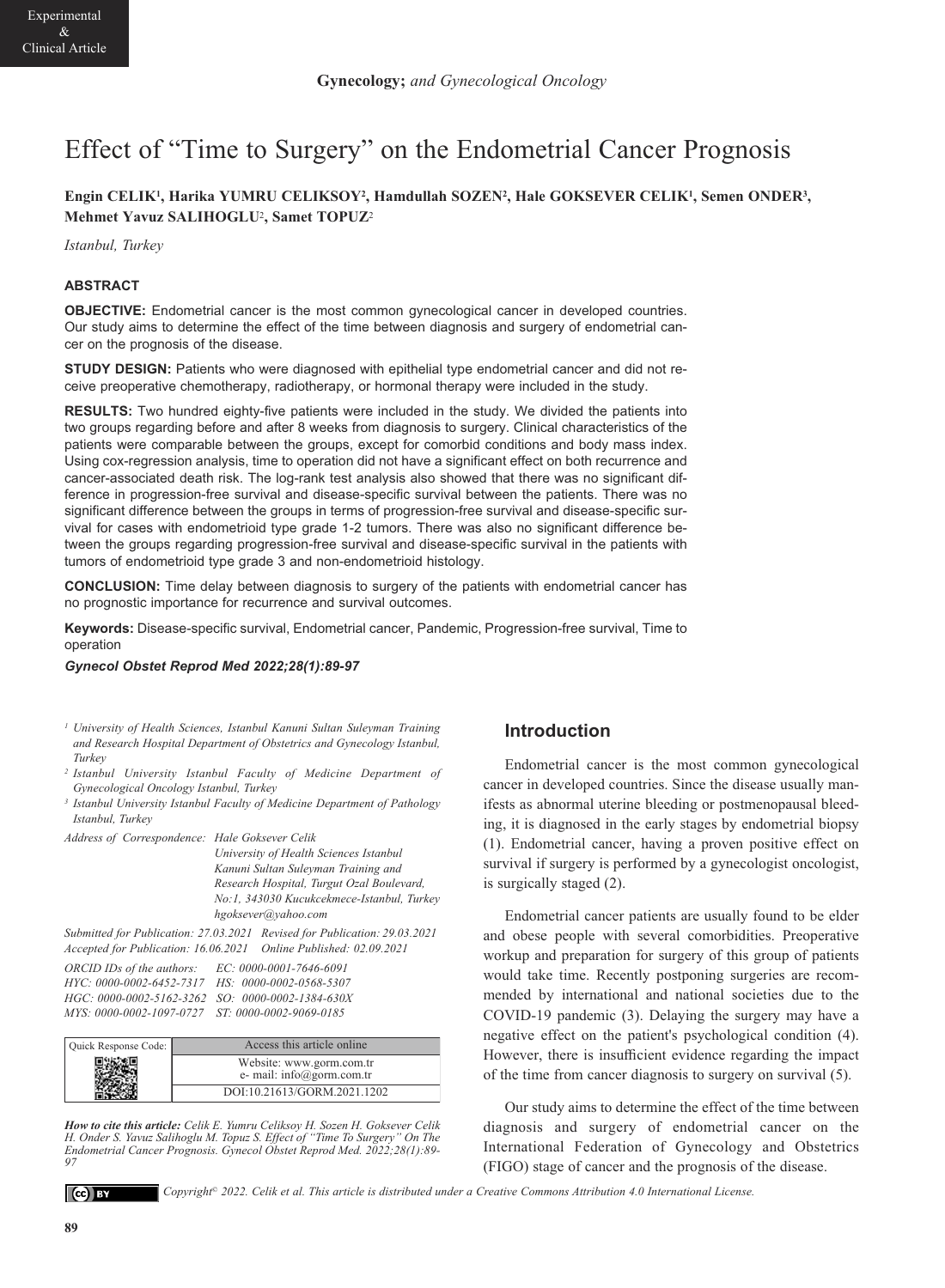## **Material and Method**

In our retrospective cohort study, patients who were operated on for endometrial cancer between January 2006 and December 2017 in the Department of Gynecological Oncology at Istanbul Faculty of Medicine Hospital were retrospectively evaluated.

All procedures performed in our study were in accordance with the ethical standards of the institutional research committee (2018/681, Ethics Committee of Istanbul University) and with the Helsinki declaration. We collected the patients' data from the hospital records and we did not document any personal information. All patients were called to confirm their current recurrence and survival status.

We included all patients who had been operated on for EC for 12 years. Hysterectomy with or without bilateral adnexectomy, pelvic and/or paraaortic lymphadenectomy, and omentectomy were performed on these patients according to the disease severity.

Patients who were diagnosed with epithelial type endometrial cancer and did not receive preoperative chemotherapy, radiotherapy, or hormonal therapy were included in the study.

Histopathological examinations were performed by experienced gynecological pathologists.

Progression-free survival (PFS) was defined as the length of time from operation date to the date of the first recurrence. Disease-specific survival (DSS) referred to the period beginning at the time of operation to the time of the death from EC.

The demographical and clinical characteristics of the patients including age, body mass index (BMI), parity (nulliparity and multiparity), menopausal status (premenopausal and postmenopausal), smoking, personal medical histories such as hypertension and diabetes mellitus, time to surgery, follow-up time, PFS, and DSS were reviewed. Surgical and pathological details including histology, International Federation of Gynecology and Obstetrics (FIGO) stage and grade of tumor, tumor size, lymphovascular space invasion (LVSI), myometrial invasion, and metastasis to lymph nodes, omentum, and adnexal structures were recorded. The patients were stratified in terms of histological types, FIGO stage, and risk group according to the World Health Organization (WHO), FIGO, and European Society of Gynecologic Oncology (ESGO), respectively.

We divided the patients into two groups regarding time to operation. Since it was stated that endometrial cancer surgery could be delayed for 8 weeks during the covid 19 pandemic, the groups were divided into two considering this period (6). All parameters were compared between these two groups. The patients were also sub-analyzed in terms of demographical, clinical, surgical, and postoperative characteristics based on having different histologic types and grade endometrial cancer.

#### *Statistical analysis*

Statistical analyses were performed with Statistical Package for the Social Sciences (SPSS Inc; Chicago, IL, USA) statistics 22.0 version for Windows. Means were presented with standard deviation (SD) while the number of cases and percentages (%) were used for nominal variables. The difference in mean values and characteristics between groups were analyzed with independent samples t-test and chi-square test. The possible factors identified with univariate analysis were further analyzed using the Cox regression analysis and hazard ratios (HR) and 95% confidence interval (CI) in the patients having surgery before and after eight weeks were estimated. The Kaplan-Meier survival estimates were calculated to create the patients' survival curves and the differences of these survival curves were assessed with the log-rank test. *p*<0.05 was considered as statistically significant.

### **Results**

A total of 789 patients underwent an operation for endometrial cancer for 12 years. Among them, 285 patients who met the eligibility criteria were included in the study. Table I represents the demographical and clinical characteristics of the whole population in the study. The mean age of the study population was 60 years while the mean BMI was  $35.2 \pm 7.7$  kg/m<sup>2</sup>. Most of the patients (82.8%) were postmenopausal and the most common complaint is postmenopausal bleeding (75.1%).

When evaluated the surgical characteristics of the patients as shown in Table II, the mean tumor diameter was 3.5±2.0 cm and most of the patients were found to have grade 1 tumor (57.9%) and FIGO stage 1 tumor (82.8%). Of those, 87.4% of the patients (n=249) had endometrioid type histology and it was observed that pelvic lymphadenectomy was performed in 77.9% of the patients (n=222). The mean duration between the diagnosis of endometrial cancer and surgery was found to be 10.0±6.7 weeks. Postoperative follow-up without any additional therapy was the most commonly recommended approach in our population (165 patients, 57.9%). While recurrence was detected in 33 patients (11.6%) during the followup period, 27 patients (9.5%) died due to cancer.

When the patients in the different groups regarding time to the operation were compared, there was no statistical significance in terms of age, parity, menopausal status, and complaint during the consultation (Table I). However, comorbid conditions were more commonly diagnosed in the patients operated on after 8 weeks (20.2% vs 32.7%, *p*=0.20) and these patients had higher BMI (33.7 $\pm$ 6.5 kg/m<sup>2</sup> vs 36.3 $\pm$ 8.3 kg/m<sup>2</sup>, *p*=0.003).

Surgical and postoperative characteristics were also compared between the patients who operated at different times (Table II). Tumor characteristics did not differ significantly regarding tumor size, grade, FIGO stage, LVSI, myometrial invasion, histology, cervical invasion, metastatic, and risk status.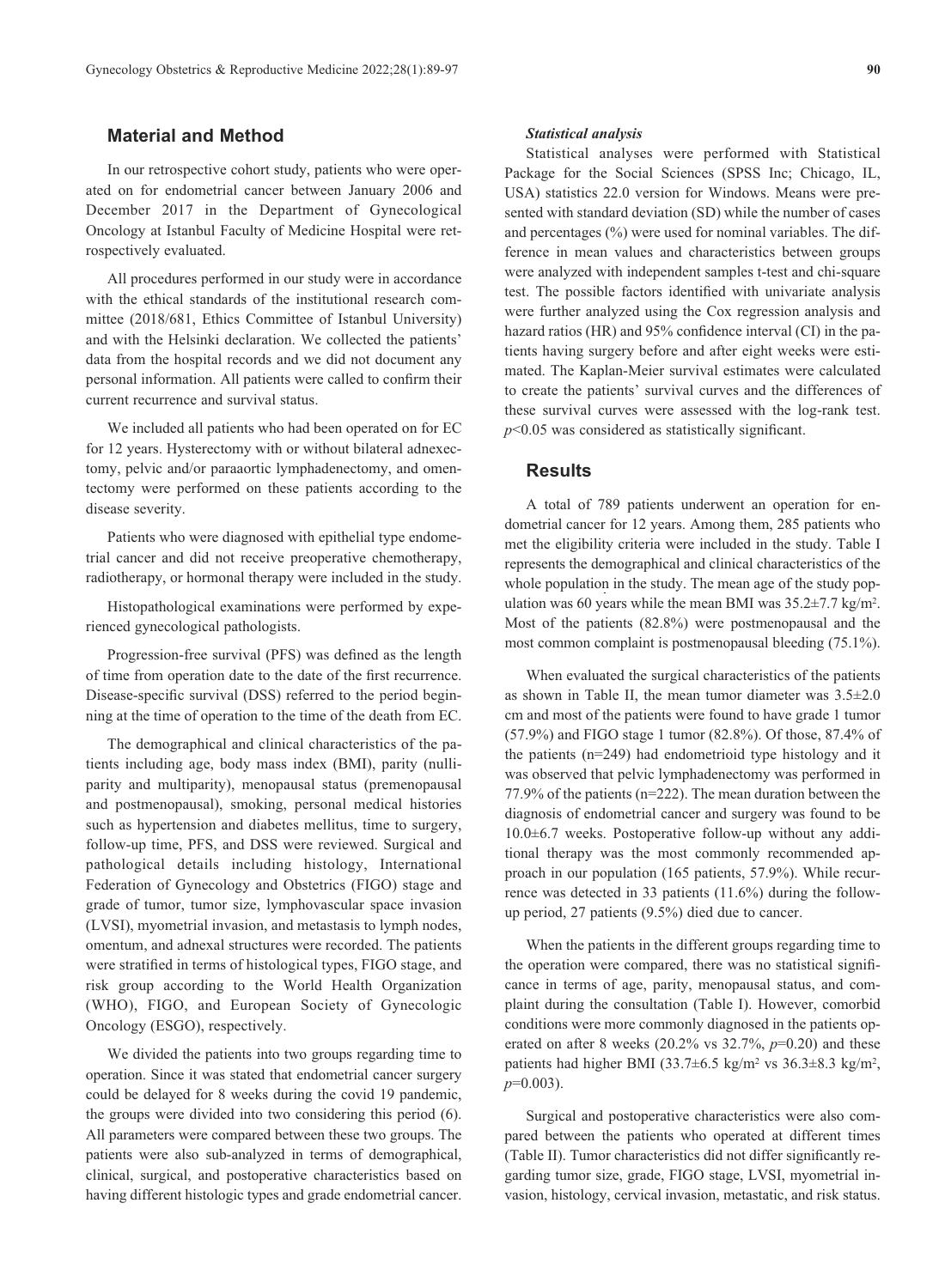| <b>Characteristics</b>               | All population  | Group $1$ (n=114)                                                                          | Group 2 (n=171) | $\bm{p}^{\bm{a}}$ |  |  |  |  |
|--------------------------------------|-----------------|--------------------------------------------------------------------------------------------|-----------------|-------------------|--|--|--|--|
|                                      |                 | (time to operation<8 weeks) (time to operation≥8 weeks)<br>mean±SD (min-max) or number (%) |                 |                   |  |  |  |  |
| Age                                  | $60.0 \pm 10.3$ | 60.6±10.0                                                                                  | 59.6±10.5       | 0.436             |  |  |  |  |
| <b>Parity</b>                        |                 |                                                                                            |                 |                   |  |  |  |  |
| Nullipar                             | 46 (16.1)       | 15(13.2)                                                                                   | 31(18.1)        | 0.264             |  |  |  |  |
| Multipar                             | 239 (83.9)      | 99 (86.8)                                                                                  | 140 (81.9)      |                   |  |  |  |  |
| Body mass index (kg/m <sup>2</sup> ) | $35.2 \pm 7.7$  | $33.7 \pm 6.5$                                                                             | $36.3 \pm 8.3$  | 0.003             |  |  |  |  |
| <b>Menopausal status</b>             |                 |                                                                                            |                 |                   |  |  |  |  |
| Premenopausal                        | 49 (17.2)       | 17 (14.9)                                                                                  | 32 (18.7)       | 0.405             |  |  |  |  |
| Postmenopausal                       | 236 (82.8)      | 97(85.1)                                                                                   | 139 (81.3)      |                   |  |  |  |  |
| Comorbidity                          |                 |                                                                                            |                 |                   |  |  |  |  |
| Absent                               | 206 (72.3)      | 91(79.8)                                                                                   | 115 (67.3)      | 0.020             |  |  |  |  |
| Present                              | 79 (27.7)       | 23 (20.2)                                                                                  | 56 (32.7)       |                   |  |  |  |  |
| Complaint                            |                 |                                                                                            |                 |                   |  |  |  |  |
| Check-up                             | 22(7.7)         | 87 (76.3)                                                                                  | 127 (74.3)      | 0.960             |  |  |  |  |
| Abnormal uterine bleeding            | 47 (16.5)       | 18 (15.8)                                                                                  | 29 (17)         |                   |  |  |  |  |
| Postmenopausal bleeding              | 214 (75.1)      | 1(0.9)                                                                                     | 1(0.6)          |                   |  |  |  |  |
| Pelvic pain                          | 2(0.7)          | 8(7)                                                                                       | 14(8.2)         |                   |  |  |  |  |

| <b>Table I:</b> Demographical and clinical characteristics of the patients |  |
|----------------------------------------------------------------------------|--|
|----------------------------------------------------------------------------|--|

*SD: Standard deviation, a: Independent sample t-test and Chi-square test were applied*

# *Table II: Surgical and postoperative characteristics of the patients*

| Characteristics                  | <b>All population</b>           | Group 1 (n=114)<br>(time to operation<8 weeks)(time to operation≥8 weeks) | Group 2 (n=171) | $p^a$ |  |  |  |  |
|----------------------------------|---------------------------------|---------------------------------------------------------------------------|-----------------|-------|--|--|--|--|
|                                  | mean±SD (min-max) or number (%) |                                                                           |                 |       |  |  |  |  |
| Tumor size (cm)                  | $3.5 + 2.0$                     | $3.3 + 2.0$                                                               | $3.6 + 2.1$     | 0.132 |  |  |  |  |
| Grade                            |                                 |                                                                           |                 |       |  |  |  |  |
| 1                                | 165 (57.9)                      | 67 (58.8)                                                                 | 98 (57.3)       | 0.681 |  |  |  |  |
| 2                                | 67 (23.5)                       | 24(21.1)                                                                  | 43 (25.1)       |       |  |  |  |  |
| 3                                | 53 (18.6)                       | 23(20.2)                                                                  | 30(17.5)        |       |  |  |  |  |
| <b>Stage</b>                     |                                 |                                                                           |                 |       |  |  |  |  |
| 1                                | 236 (82.8)                      | 98 (86)                                                                   | 138 (80.7)      | 0.718 |  |  |  |  |
| $\overline{\mathbf{c}}$          | 19(6.7)                         | 6(5.3)                                                                    | 13(7.6)         |       |  |  |  |  |
| 3                                | 18(6.3)                         | 6(5.3)                                                                    | 12(7)           |       |  |  |  |  |
| 4                                | 12(4.2)                         | 4(3.5)                                                                    | 8(4.7)          |       |  |  |  |  |
| Lymphovascular space invasion    |                                 |                                                                           |                 |       |  |  |  |  |
| Absent                           | 235 (82.5)                      | 93 (81.6)                                                                 | 142 (83)        | 0.751 |  |  |  |  |
| Present                          | 50 (17.5)                       | 21(18.4)                                                                  | 29 (17)         |       |  |  |  |  |
| <b>Myometrial invasion</b>       |                                 |                                                                           |                 |       |  |  |  |  |
| < 50%                            | 198 (69.5)                      | 80 (70.2)                                                                 | 118 (69)        | 0.834 |  |  |  |  |
| ≥50%                             | 87 (30.5)                       | 34(29.8)                                                                  | 53 (31)         |       |  |  |  |  |
| <b>Histology</b>                 |                                 |                                                                           |                 |       |  |  |  |  |
| Endometrioid                     | 249 (87.4)                      | 98 (86)                                                                   | 151 (88.3)      | 0.560 |  |  |  |  |
| Non-endometrioid                 | 36(12.6)                        | 16(14)                                                                    | 20(11.7)        |       |  |  |  |  |
| Time to operation (weeks)        | $10.0 + 6.7$                    |                                                                           |                 |       |  |  |  |  |
| <b>Recurrence</b>                |                                 |                                                                           |                 |       |  |  |  |  |
| Absent                           | 252 (88.4)                      | 98 (86)                                                                   | 154 (90.1)      | 0.290 |  |  |  |  |
| Present                          | 33(11.6)                        | 16(14)                                                                    | 17(9.9)         |       |  |  |  |  |
| <b>Death</b>                     |                                 |                                                                           |                 |       |  |  |  |  |
| Absent                           | 231 (81.1)                      | 88 (77.2)                                                                 | 143 (83.6)      | 0.215 |  |  |  |  |
| Present due to cancer            | 27(9.5)                         | 15(13.2)                                                                  | 12(7)           |       |  |  |  |  |
| Present due to another reason    | 27(9.5)                         | 11(9.6)                                                                   | 16(9.4)         |       |  |  |  |  |
| Postoperative additional therapy |                                 |                                                                           |                 |       |  |  |  |  |
| Follow-up                        | 165 (57.9)                      | 64 (56.1)                                                                 | 101(59.1)       | 0.665 |  |  |  |  |
| Brachytherapy                    | 42 (14.7)                       | 19 (16.7)                                                                 | 23 (13.5)       |       |  |  |  |  |
| Radiotherapy                     | 34 (11.9)                       | 16(14)                                                                    | 18 (10.5)       |       |  |  |  |  |
| Chemobrachytherapy               | 9(3.2)                          | 4(3.5)                                                                    | 5(2.9)          |       |  |  |  |  |
| Chemoradiotherapy                | 23(8.1)                         | 6(5.3)                                                                    | 17(9.9)         |       |  |  |  |  |
| Chemotherapy                     | 12(4.2)                         | 5(4.4)                                                                    | 7(4.1)          |       |  |  |  |  |

*SD: Standard deviation, a: Independent sample t-test and Chi-square test were applied*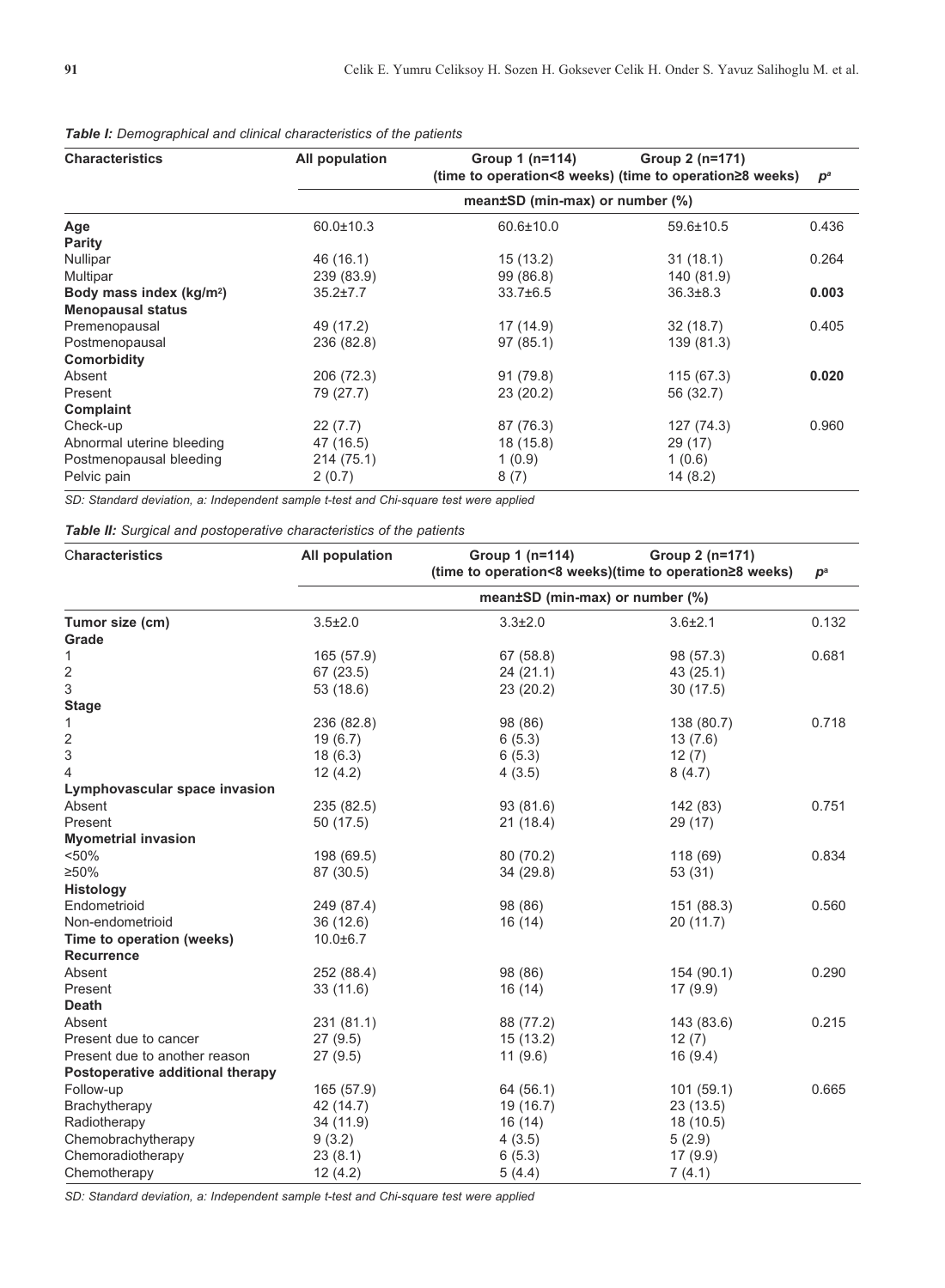When the patients were further analyzed based on their histologic type and grade, there was also a significant difference in terms of body mass index and comorbid conditions in the endometrioid histologic type and grade 1-2 endometrial cancer, as shown in Table III. Patients operated after 8 weeks were found to have higher BMI and more common comorbid conditions ( $p=0.031$  and  $p=0.034$ , respectively). When tumor characteristics were evaluated, tumor size was statistically significantly larger in the group operated after 8 weeks (2.8±1.5 cm vs  $3.3\pm1.7$  cm;  $p=0.037$ ). There was no statistically significant difference between the groups regarding FIGO stage, LVSI, myometrial invasion, lymph node metastasis, and cervix invasion (Table IV).

Patients with endometrioid grade 3 and non-endometrioid histology were divided into two groups as operated before and after 8 weeks. Age, BMI, comorbidity, and complaints during the consultation were comparable between the groups (Table V). When tumor characteristics were evaluated, no statistically significant difference was found between the groups in terms of tumor size, FIGO stage, myometrial invasion, and metastasis status (Table VI).

When significant predictors for PFS and DSS were detected using cox-regression univariate and multivariate analysis, time to operation did not have a significant effect on both recurrence (HR: 1.21% 95 CI 0.61-2.42) and cancer-associated death risk (HR: 0.58 95% CI 0.27-1.25) (Table VII and VIII). On the other hand, age, histology type, grade, and FIGO stage were determined as predictors for PFS and DSS as the result of univariate analysis. After entering these significant variables in univariate analysis into multivariate analysis, all of them remained as independent predictors for PFS while only grade and stage were significant predictors for DSS.

The univariate effect of time to operation on the survival of patients with endometrial cancer was investigated using the log-rank test. The Kaplan-Meier survival estimates were calculated and were plotted in Figure 1-3. The log-rank test analysis also showed that there was no significant difference in PFS and DSS between the patients who operated before and after 8 weeks (Log-rank  $p=0.586$ , chisq=0.296, 1df, and Logrank *p*=0.161, chisq=1.966, 1df, respectively) (Figure 1). There was no significant difference between the groups in terms of PFS (Log-rank *p*=0.954, chisq=0.003, 1df) and DSS (Log-rank *p*=0.295, chisq=1.097, 1df) for cases with endometrioid type grade 1-2 tumors (Figure 2). There was also no significant difference between the groups regarding PFS (Log-rank *p*=0.388, chisq=0.745, 1df) and DSS (Log-rank  $p=0.845$ , chisq=0.038, 1df) in the patients with tumors of endometrioid type grade 3 and non-endometrioid histology (Figure 3).

## **Discussion**

Our aim in this retrospective cohort study is to investigate the importance of time to operate in patients with EC. We compared the demographical and clinical characteristics, survival outcomes of the patients in the early and late operated groups. The key finding of our study was that time elapsed between the diagnosis of endometrial cancer and operation had no statistically significant effect, except for the increase in tumor diameter. Progression-free survival and DSS were not affected significantly by the postponement of the operation. In addition, time to operation did not remain as an independent prognostic factor for EC in univariate and multivariate analysis.

There are papers in the literature having contradictory results. As far as we are aware, the first study in the literature

*Table III: Comparison of the patients with endometrioid and grade 1,2 endometrial cancer divided according to being operated at different times regarding their demographical and clinical characteristics* 

| <b>Characteristics</b>               | mean±SD (min-max) or number (%)                |                                                        |       |  |  |  |
|--------------------------------------|------------------------------------------------|--------------------------------------------------------|-------|--|--|--|
|                                      | Group $1(n=91)$<br>(time to operation<8 weeks) | Group $2(n=139)$<br><i>(time to operation≥8 weeks)</i> | $p^a$ |  |  |  |
| Age                                  | $59.2 + 9.9$                                   | 58.4±10.5                                              | 0.564 |  |  |  |
| <b>Parity</b>                        |                                                |                                                        |       |  |  |  |
| Nullipar                             | 10(11)                                         | 27 (19.4)                                              | 0.089 |  |  |  |
| Multipar                             | 81 (89)                                        | 112 (80.6)                                             |       |  |  |  |
| Body mass index (kg/m <sup>2</sup> ) | $34.2 \pm 6.8$                                 | $36.4 \pm 8.2$                                         | 0.031 |  |  |  |
| <b>Menopausal status</b>             |                                                |                                                        |       |  |  |  |
| Premenopausal                        | 16 (17.6)                                      | 29 (20.9)                                              | 0.540 |  |  |  |
| Postmenopausal                       | 75 (82.4)                                      | 110 (79.1)                                             |       |  |  |  |
| Comorbidity                          |                                                |                                                        |       |  |  |  |
| Absent                               | 72 (79.1)                                      | 92(66.2)                                               | 0.034 |  |  |  |
| Present                              | 19 (20.9)                                      | 47 (33.8)                                              |       |  |  |  |
| Complaint                            |                                                |                                                        |       |  |  |  |
| Check-up                             | 6(6.6)                                         | 12(8.6)                                                | 0.939 |  |  |  |
| Abnormal uterine bleeding            | 17(18.7)                                       | 26 (18.7)                                              |       |  |  |  |
| Postmenopausal bleeding              | 67 (73.6)                                      | 100 (71.9)                                             |       |  |  |  |
| Pelvic pain                          | 1(1.1)                                         | 1(0.7)                                                 |       |  |  |  |

*SD: Standard deviation. a: Independent sample t-test and Chi-square test were applied*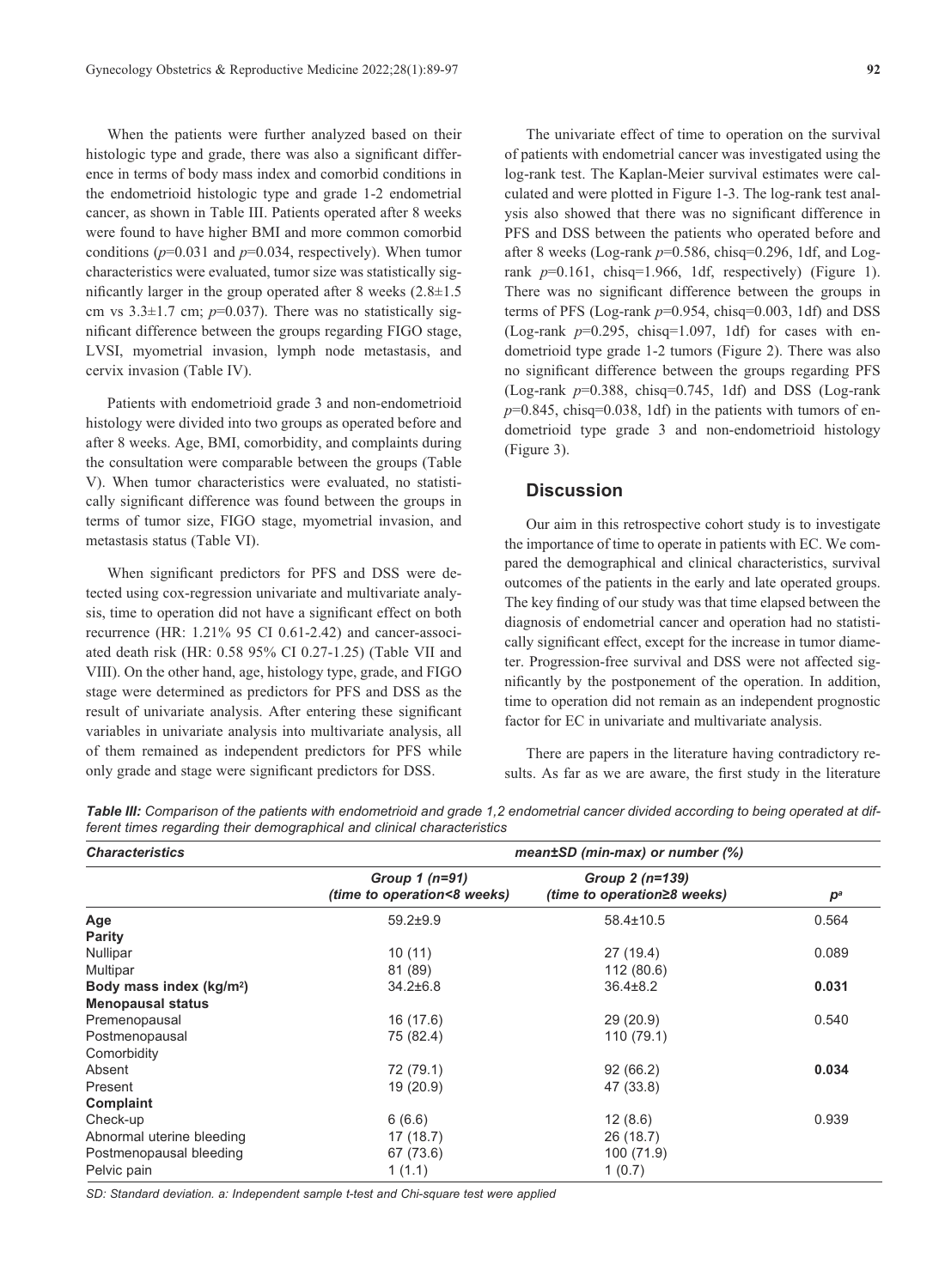| <b>Characteristics</b>           | mean±SD (min-max) or number (%)               |                                                |       |  |  |
|----------------------------------|-----------------------------------------------|------------------------------------------------|-------|--|--|
|                                  | Group 1 (n=91)<br>(time to operation<8 weeks) | Group 2 (n=139)<br>(time to operation≥8 weeks) | $p^a$ |  |  |
| Tumor size (cm)                  | $2.8 + 1.5$                                   | $3.3 \pm 1.7$                                  | 0.037 |  |  |
| <b>Stage</b>                     |                                               |                                                |       |  |  |
| 1                                | 85 (93.4)                                     | 122 (87.8)                                     | 0.425 |  |  |
| 2                                | 3(3.3)                                        | 11(7.9)                                        |       |  |  |
| 3                                | 3(3.3)                                        | 5(3.6)                                         |       |  |  |
| 4                                | 0(0)                                          | 1(0.7)                                         |       |  |  |
| Lymphovascular space invasion    |                                               |                                                |       |  |  |
| Absent                           | 84 (92.3)                                     | 131 (94.2)                                     | 0.561 |  |  |
| Present                          | 7(7.7)                                        | 8(5.8)                                         |       |  |  |
| <b>Myometrial invasion</b>       |                                               |                                                |       |  |  |
| < 50%                            | 69 (75.8)                                     | 105 (75.5)                                     | 0.961 |  |  |
| ≥50%                             | 22(24.2)                                      | 34 (24.5)                                      |       |  |  |
| Recurrence                       |                                               |                                                |       |  |  |
| Absent                           | 86 (94.5)                                     | 134 (96.4)                                     | 0.490 |  |  |
| Present                          | 5(5.5)                                        | 5(3.6)                                         |       |  |  |
| <b>Death</b>                     |                                               |                                                |       |  |  |
| Absent                           | 78 (85.7)                                     | 125 (89.9)                                     | 0.359 |  |  |
| Present due to cancer            | 4(4.4)                                        | 2(1.4)                                         |       |  |  |
| Present due to another reason    | 9(9.9)                                        | 12(8.6)                                        |       |  |  |
| Postoperative additional therapy |                                               |                                                |       |  |  |
| Follow-up                        | 61 (67)                                       | 98 (70.5)                                      | 0.952 |  |  |
| Brachytherapy                    | 17(18.7)                                      | 21(15.1)                                       |       |  |  |
| Radiotherapy                     | 10(11)                                        | 13(9.4)                                        |       |  |  |
| Chemobrachytherapy               | 1(1.1)                                        | 2(1.4)                                         |       |  |  |
| Chemoradiotherapy                | 1(1.1)                                        | 3(2.2)                                         |       |  |  |
| Chemotherapy                     | 1(1.1)                                        | 2(1.4)                                         |       |  |  |

*Table IV: Comparison of the patients with endometrioid and grade 1,2 endometrial cancer divided according to being operated at different times regarding their surgical and postoperative characteristics of the patients* 

*SD: Standard deviation, a: Independent sample t-test and Chi-square test were applied*

*Table V: Comparison of the patients with endometrioid grade 3 and non-endometrioid endometrial cancer divided according to being operated at different times regarding their demographical and clinical characteristics* 

| <b>Characteristics</b>               | mean±SD (min-max) or number (%)                |                                                |       |  |  |
|--------------------------------------|------------------------------------------------|------------------------------------------------|-------|--|--|
|                                      | Group $1(n=23)$<br>(time to operation<8 weeks) | Group $2(n=30)$<br>(time to operation≥8 weeks) | $p^a$ |  |  |
| Age                                  | $66.0 + 9.0$                                   | $65.2 + 9.4$                                   | 0.745 |  |  |
| <b>Parity</b>                        |                                                |                                                |       |  |  |
| Nullipar                             | 5(21.7)                                        | 4(13.3)                                        | 0.419 |  |  |
| Multipar                             | 18 (78.3)                                      | 26 (86.7)                                      |       |  |  |
| Body mass index (kg/m <sup>2</sup> ) | $31.6 + 4.7$                                   | $35.0 + 8.3$                                   | 0.085 |  |  |
| <b>Menopausal status</b>             |                                                |                                                |       |  |  |
| Premenopausal                        | 1(4.3)                                         | 3(10)                                          | 0.440 |  |  |
| Postmenopausal                       | 22 (95.7)                                      | 27 (90)                                        |       |  |  |
| Comorbidity                          |                                                |                                                |       |  |  |
| Absent                               | 19 (82.6)                                      | 22(73.3)                                       | 0.424 |  |  |
| Present                              | 4(17.4)                                        | 8(26.7)                                        |       |  |  |
| Complaint                            |                                                |                                                |       |  |  |
| Check-up                             | 1(4.3)                                         | $\Omega$                                       | 0.595 |  |  |
| Abnormal uterine bleeding            | 1(4.3)                                         | 3(10)                                          |       |  |  |
| Postmenopausal bleeding              | 20 (87)                                        | 26 (86.7)                                      |       |  |  |
| Pelvic pain                          | 1(4.3)                                         | 1(3.3)                                         |       |  |  |

*SD: Standard deviation, a: Independent sample t-test and Chi-square test were applied*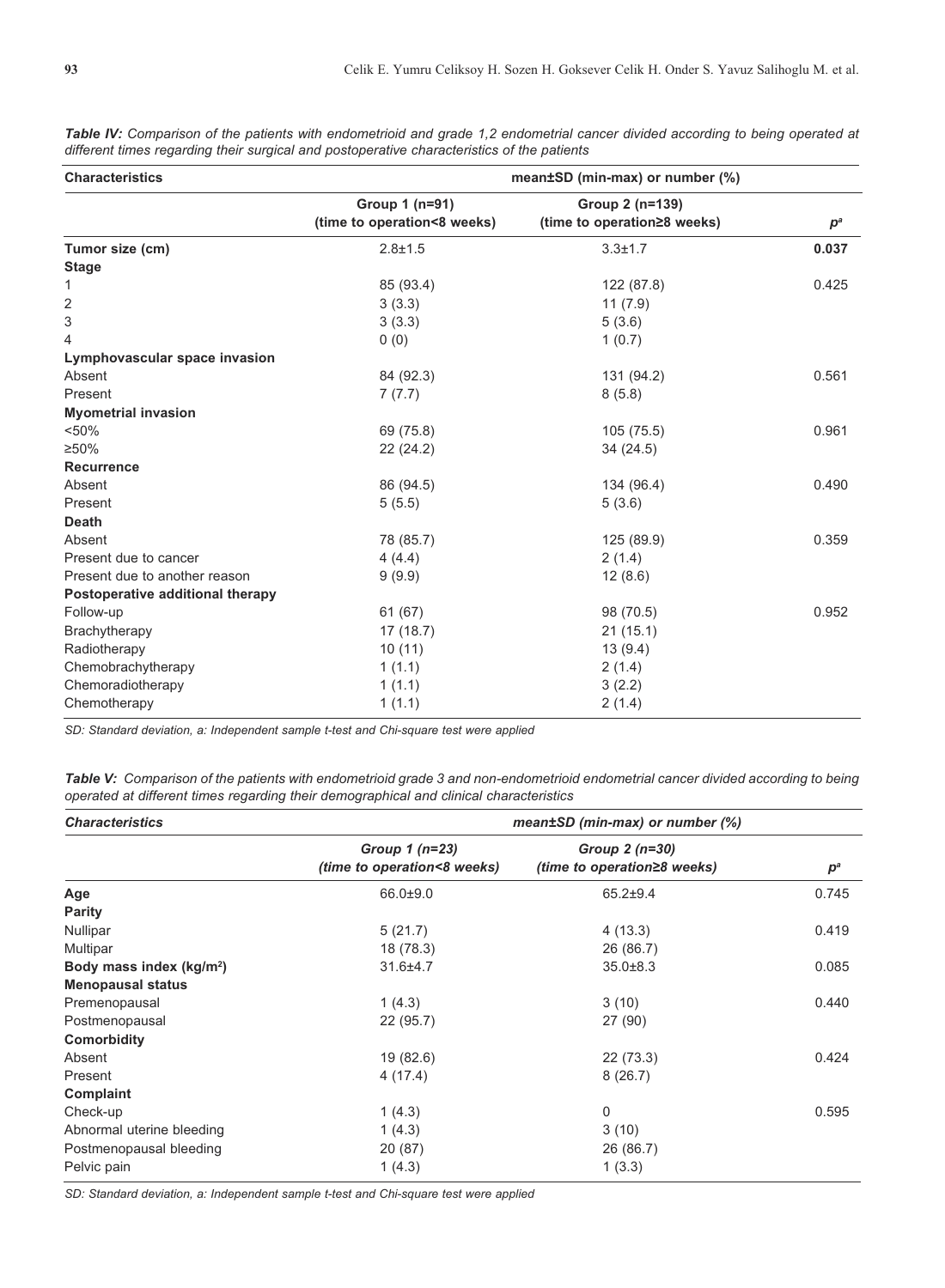| <b>Characteristics</b>           | mean±SD (min-max) or number (%) |                             |       |  |  |
|----------------------------------|---------------------------------|-----------------------------|-------|--|--|
|                                  | Group 1 (n=23)                  | Group $2(n=30)$             |       |  |  |
|                                  | (time to operation<8 weeks)     | (time to operation≥8 weeks) | $p^a$ |  |  |
| Tumor size (cm)                  | $5.0 + 2.7$                     | $5.4 \pm 2.8$               | 0.655 |  |  |
| <b>Stage</b>                     |                                 |                             |       |  |  |
| 1                                | 13(56.5)                        | 14 (46.7)                   | 0.623 |  |  |
| 2                                | 3(13)                           | 2(6.7)                      |       |  |  |
| 3                                | 3(13)                           | 7(23.3)                     |       |  |  |
| 4                                | 4(17.5)                         | 7(23.3)                     |       |  |  |
| Lymphovascular space invasion    |                                 |                             |       |  |  |
| Absent                           | 9(39.1)                         | 9(30)                       | 0.487 |  |  |
| Present                          | 14 (60.9)                       | 21(70)                      |       |  |  |
| <b>Myometrial invasion</b>       |                                 |                             |       |  |  |
| < 50%                            | 11(47.8)                        | 12(40)                      | 0.569 |  |  |
| $\geq 50\%$                      | 12(52.2)                        | 18 (60)                     |       |  |  |
| <b>Recurrence</b>                |                                 |                             |       |  |  |
| Absent                           | 12(52.2)                        | 18 (60)                     | 0.569 |  |  |
| Present                          | 11(47.8)                        | 12(40)                      |       |  |  |
| <b>Death</b>                     |                                 |                             |       |  |  |
| Absent                           | 10(43.5)                        | 16(53.3)                    | 0.550 |  |  |
| Present due to cancer            | 11(47.8)                        | 10(33.3)                    |       |  |  |
| Present due to another reason    | 2(8.7)                          | 4(13.3)                     |       |  |  |
| Postoperative additional therapy |                                 |                             |       |  |  |
| Follow-up                        | 3(13)                           | 1(3.3)                      | 0.464 |  |  |
| Brachytherapy                    | 2(8.7)                          | 2(6.7)                      |       |  |  |
| Radiotherapy                     | 6(26.1)                         | 5(16.7)                     |       |  |  |
| Chemobrachytherapy               | 3(13)                           | 3(10)                       |       |  |  |
| Chemoradiotherapy                | 5(21.7)                         | 14 (46.7)                   |       |  |  |
| Chemotherapy                     | 4(17.4)                         | 5(16.7)                     |       |  |  |

*Table VI: Comparison of the patients with endometrioid grade 3 and non-endometrioid endometrial cancer divided according to being operated at different times regarding their surgical and postoperative characteristics of the patients* 

*SD: Standard deviation, a: Independent sample t-test and Chi-square test were applied* 

|  |  |  |  | Table VII: Risk factors for progression-free survival in endometrial cancer |  |  |  |  |
|--|--|--|--|-----------------------------------------------------------------------------|--|--|--|--|
|--|--|--|--|-----------------------------------------------------------------------------|--|--|--|--|

| <b>Factor</b>             | Univariate analysis |               |                | <b>Multivariate analysis</b> |               |                           |
|---------------------------|---------------------|---------------|----------------|------------------------------|---------------|---------------------------|
|                           | НR                  | 95% CI        | $\mathbf{D}^a$ | ΗR                           | 95% CI        | $\mathbf{p}^{\mathsf{a}}$ |
| Age (years)               | 0.26                | $0.12 - 0.57$ | 0.001          | 0.38                         | $0.17 - 0.85$ | 0.019                     |
| <b>Histology</b>          | 0.06                | $0.03 - 0.12$ | < 0.001        | 0.37                         | $0.13 - 1.01$ | 0.053                     |
| Grade                     | 0.05                | $0.03 - 0.11$ | < 0.001        | 0.20                         | $0.06 - 0.61$ | 0.005                     |
| <b>Stage</b>              | 0.11                | $0.06 - 0.23$ | < 0.001        | 0.29                         | $0.13 - 0.64$ | 0.002                     |
| Time to operation (weeks) | 1.21                | $0.61 - 2.42$ | 0.587          | 0.99                         | $0.48 - 2.04$ | 0.989                     |

*HR: Hazard ratio, CI: Confidence interval, a: Cox regression test was applied*

| <b>Table VIII:</b> Risk factors for disease-specific survival in endometrial cancer |  |  |  |  |
|-------------------------------------------------------------------------------------|--|--|--|--|
|-------------------------------------------------------------------------------------|--|--|--|--|

| <b>Factor</b>             | Univariate analysis |               |                           | <b>Multivariate analysis</b> |               |                           |
|---------------------------|---------------------|---------------|---------------------------|------------------------------|---------------|---------------------------|
|                           | HR                  | 95% CI        | $\mathbf{D}^{\mathsf{a}}$ | ΗR                           | 95% CI        | $\mathbf{p}^{\mathsf{a}}$ |
| Age (years)               | 2.79                | 1.25-6.21     | 0.012                     | 2.06                         | 0.86-4.94     | 0.105                     |
| <b>Histology</b>          | 19.36               | 8.91-42.06    | < 0.001                   | 2.78                         | $0.94 - 8.23$ | 0.066                     |
| Grade                     | 28.04               | 11.23-70.02   | < 0.001                   | 4.30                         | 1.11-16.74    | 0.035                     |
| <b>Stage</b>              | 3.69                | 2.70-5.05     | < 0.001                   | 2.80                         | 1.81-4.34     | $0.001$                   |
| Time to operation (weeks) | 0.58                | $0.27 - 1.25$ | 0.166                     | 0.45                         | $0.20 - 1.03$ | 0.059                     |

*HR: Hazard ratio, CI: Confidence interval*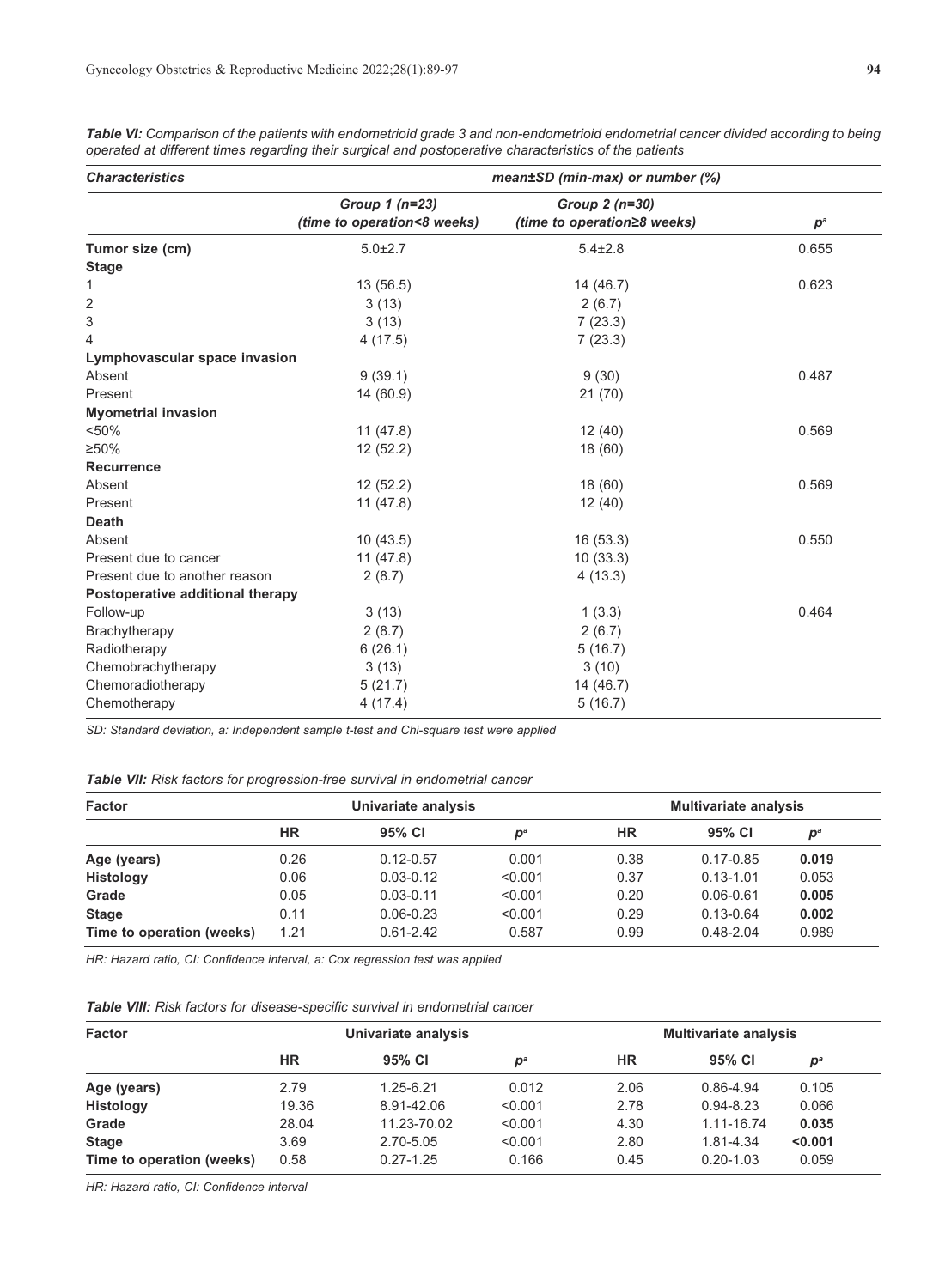

*Figure 1: Progression-free and disease-specific survival curves of the patients with endometrial cancer in relation to time to operation*



*Figure 2: Progression-free and disease-specific survival curves of the patients with endometrioid grade 1 and 2 endometrial cancer in relation to time to operation*



*Figure 3: Progression-free and disease-specific survival curves of the patients with endometrioid grade 3 and non-endometrioid endometrial cancer in relation to time to operation*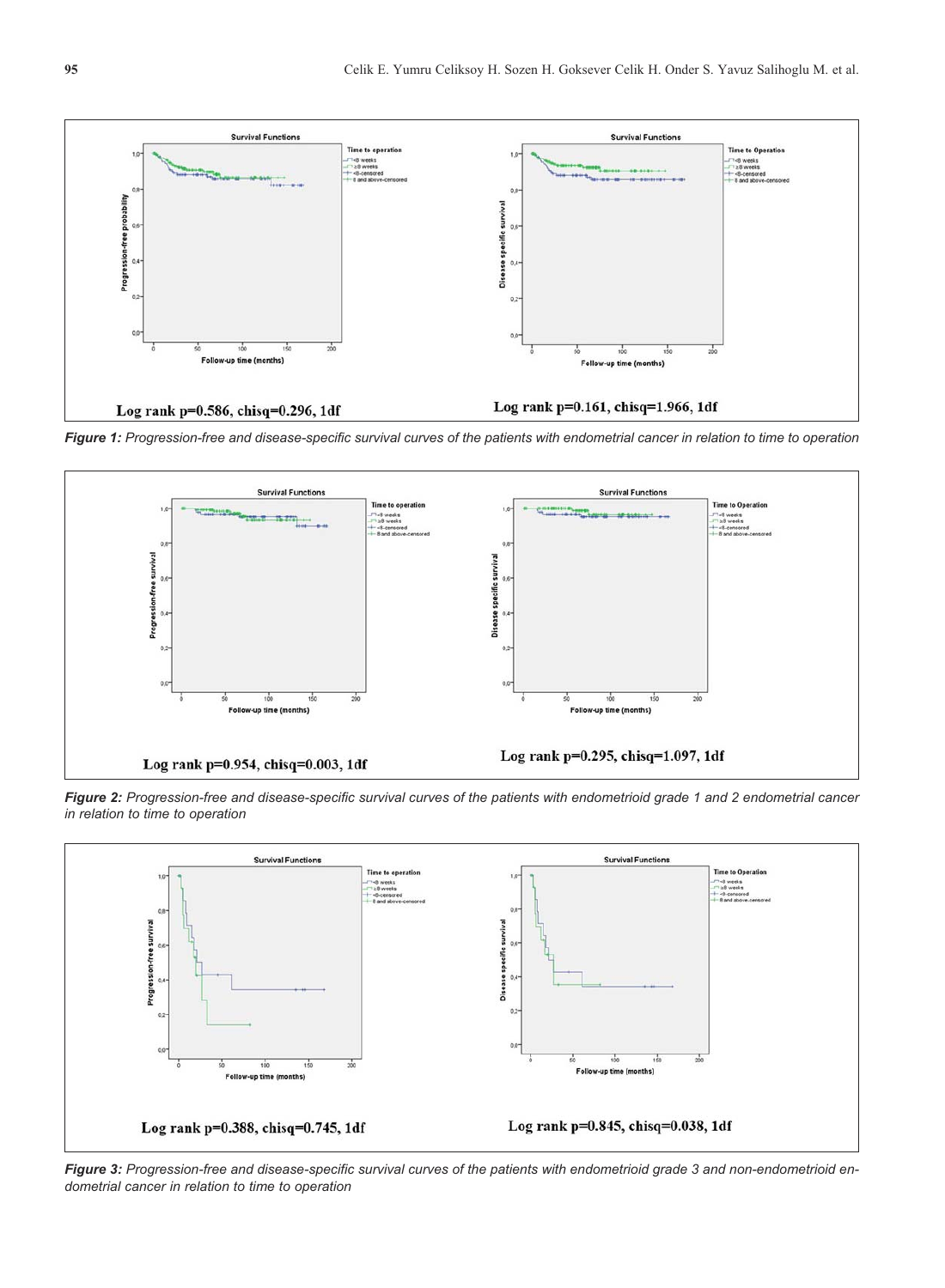evaluating time until surgery was conducted by Menczer et al in 1995. Similar to our results, these authors showed that the time until surgery does not affect the prognosis of patients with endometrial cancer (7).

Pirog et al have evaluated the effect of elapsed time between the beginnings of complaints to surgery on the stage of disease in 182 endometrioid endometrial cancer patients. A significant difference was not found between stage 1 and stage 2-4, who were operated on before and after one month (71% vs 29%, respectively; *p*=0.87) (8).

In contrast to our results, the study conducted in Scotland included 703 endometrial cancer patients to assess time elapsed between diagnosis of endometrial cancer to surgery. Patients who were operated on before 40 days had a worse survival than those operated between 40-61 days (HR: 0.50 95% CI 0.30-0.82) (9).

A total of 9 417 endometrial cancer patients was assessed in Ontario's health care system. Patients were divided into four groups according to time of diagnosis to surgery (before 2 weeks, 2-6 weeks, 6-12 weeks, and 12 weeks). When the patients operated before 2 weeks were taken as a reference, patients operated between 2-6 weeks had HR 0.64 (95% CI 0.55- 0.75), patients operated between 6-12 weeks had HR 0.65 (95% CI 0, 55-0.77), and patients operated over 12 weeks had HR 0.80 (95% CI 0.67-0.97) for recurrence and death. They speculated that patients who operated on before 2 weeks had the worst prognosis because of not being managed by a gynecologist oncologist and inadequate preoperative investigation. However, in our study, all patients were operated on by a gynecologist oncologist. Additionally, they included uterine sarcomas in the study, which had very different behavior. This study proved that patients with comorbidities were operated on later than without comorbidities (10).

Similarly, Matsuo et al included 435 endometrioid endometrial cancer patients in their study to assess the effect of time to surgery on survival. Patients were divided into 4 groups according to time between diagnosis to surgery (2 weeks, 2-6 weeks, 6-12 weeks, and 12 weeks). Five-year survival showed a significant difference between the groups (62%.5 vs 93.6% vs 95.2 % vs 100% *p*<0.05) (11).

In another study, 112 041 patients with endometrial cancer were evaluated using the American National Cancer Database (NCDB). It was determined that patients who were operated on for more than 6 weeks after diagnosis had shorter survival than those who were operated on before 6 weeks (HR 1.14 95% CI 1.09-1.20) (12).

Dolly et al retrospectively analyzed 889 patients with endometrial cancer. The mean time from diagnosis to surgery was found to be 43.35 days in living patients while it was 64.84 days in patients who were died. Thus the patients having poor prognosis had a longer period between diagnosis and operation (13).

Shalowitz et al investigated endometrial cancer patients using the NCDB database. Similar to our study analysis, they divided the study population into low-risk (endometrioid type grade 1-2) and high-risk (endometrioid type grade 3 and nonendometrioid tumors) groups. The study showed that patients in the low-risk group who were operated on in the first 2 weeks and after 8 weeks had worse survival (HR: 1.4 95% CI 1.3-1.5). Factors that affected time to surgery were being uninsured  $(1.3 \text{ weeks } 95\% \text{ CI } 1.1 \text{-} 1.5)$  and comorbidity  $(1.0 \text{ k})$ week 95% CI 0.8-1.2). When the high-risk group was evaluated, surgery in the first 2 weeks resulted in poor outcomes (HR: 1.5 95% CI 1.3-1.6), and surgery after 2 weeks did not have a significant effect on survival  $(14)$ .

National Cancer Database retrospectively examined 284 499 patients with endometrial cancer. Patients were divided into endometrioid and non-endometrioid histology groups. In the endometrioid group, being operated after 6 weeks had worse survival in stage 1 (HR: 1.22 99% CI (1.16-1.29); *p*<0.0001) and stage 2 (HR: 1.18 99% CI (1.06-1.33); *p*=0.0001) patients. In the non-endometrioid group, time to surgery longer than 6 weeks did not change the overall survival (15).

Limitations of our study are retrospective design and small sample size in the high-risk group. Despite this limitation, we contributed much to the literature in which there is limited evidence about this topic. Analysis of all potential confounding factors including clinical and demographical characteristics of the patients, examination of histopathology slides by the experienced gynecological pathologists, evaluation of all included factors that may affect the survival outcomes of EC by multivariate analysis are other strengths of our study.

In conclusion, the time delay between diagnosis and surgery of the patients with endometrial cancer has no prognostic importance for recurrence and survival outcomes. Further research with prospective nature is needed for ideal treatment intervals in endometrial cancer patients.

*Acknowledgment: The authors would like to thank the participants of this study.* 

*Funding: There is no funding.* 

*All participants signed informed written consent before being enrolled in the study.* 

*Availability of data and materials: The data supporting this study is available through the corresponding author upon reasonable request.* 

*Competing interests: The authors declare that they have no competing interests.* 

*Authors' contributions: EC raised the presented idea. EC and HGC designed the study. HGC conducted the analyses. EC and HGC developed the first draft of the manuscript. All authors contributed to the writing of the paper, and have read and approved the final manuscript.*